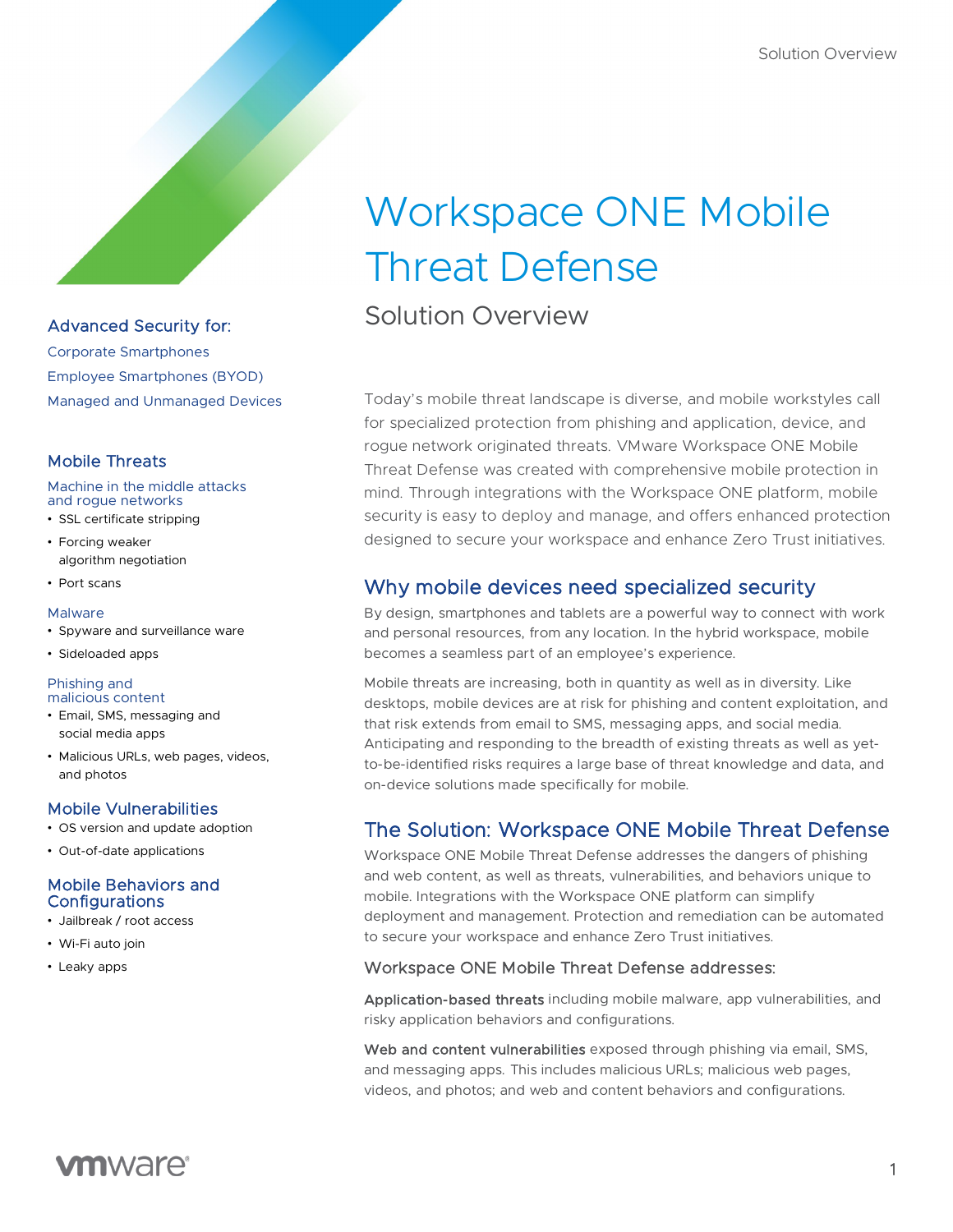# Easy to Deploy and Manage

Integrated with Intelligent Hub; or via the Workspace ONE Mobile Threat Defense mobile app

#### Types of Mobile Devices Supported

Android phones and tablets

iOS phones and tablets

Chrome OS (limited features)

## Integrated and Automated

Connect with Workspace ONE Intelligence or Workspace ONE Risk Analytics in order to:

- Aggregate view of events across users and device types
- Interconnect endpoint, app, and identity analytics; CVE data; and threat data
- Automate remediation of devices back to secure and compliant state
- Flag users and devices for investigation and follow up
- Notify users of issues that require self remediation

Zero-day threats and device vulnerabilities including jailbreak and root access detection. Device risk including OS version and update adoption.

Machine-in-the-middle attacks and risky behaviors such as SSL certificate stripping; forcing weaker algorithm negotiation; anomalous application network connection activity; and vulnerabilities associated with rogue Wi-Fi.

Workspace ONE Mobile Defense incorporates technologies from Lookout, a leader in the mobile security space. Workspace ONE Mobile Threat Defense employs innovations derived from Lookout investments in threat discovery and analysis and mobile security application development.

# Bringing together management and security with Workspace ONE

With the advent of Workspace ONE Mobile Threat Defense, many threats can be simply and effectively addressed with Workspace ONE UEM via the unique integration of mobile security features into Workspace ONE Intelligent Hub.

Integration of Workspace ONE Mobile Threat Defense with Workspace ONE Intelligent Hub means that there are no separate apps or agents to deploy, and vital information is conveyed via a resource that employees use for work.

#### Exclusive to VMware, we offer:



#### Protection Built into Workspace ONE Intelligent Hub

By integrating mobile security protection into Hub, security become easier to deploy across devices. Hub integrated protection addresses vulnerabilities, behaviors and configurations, and threats including malware, zero day, and machine in the middle attacks.

Workspace ONE Intelligent Hub integration can detect issues and notify users of remediation actions to take without the deployment of additional security applications to mobile devices. This integration is available via Workspace ONE Intelligent Hub enrolled and registered modes, simplifying the delivery of protection to both corporate and as personal devices.

For phishing and content protection, or implementation without UEM:



#### Application-Based Protection via the Workspace ONE Mobile Threat Defense App

The Workspace ONE Mobile Threat Defense app is required for phishing and content protection. The app is also required for Android devices when dual enrollment of work and personal profiles is required; this is a use case where personal profile security is required in addition to work profile security. When the app is